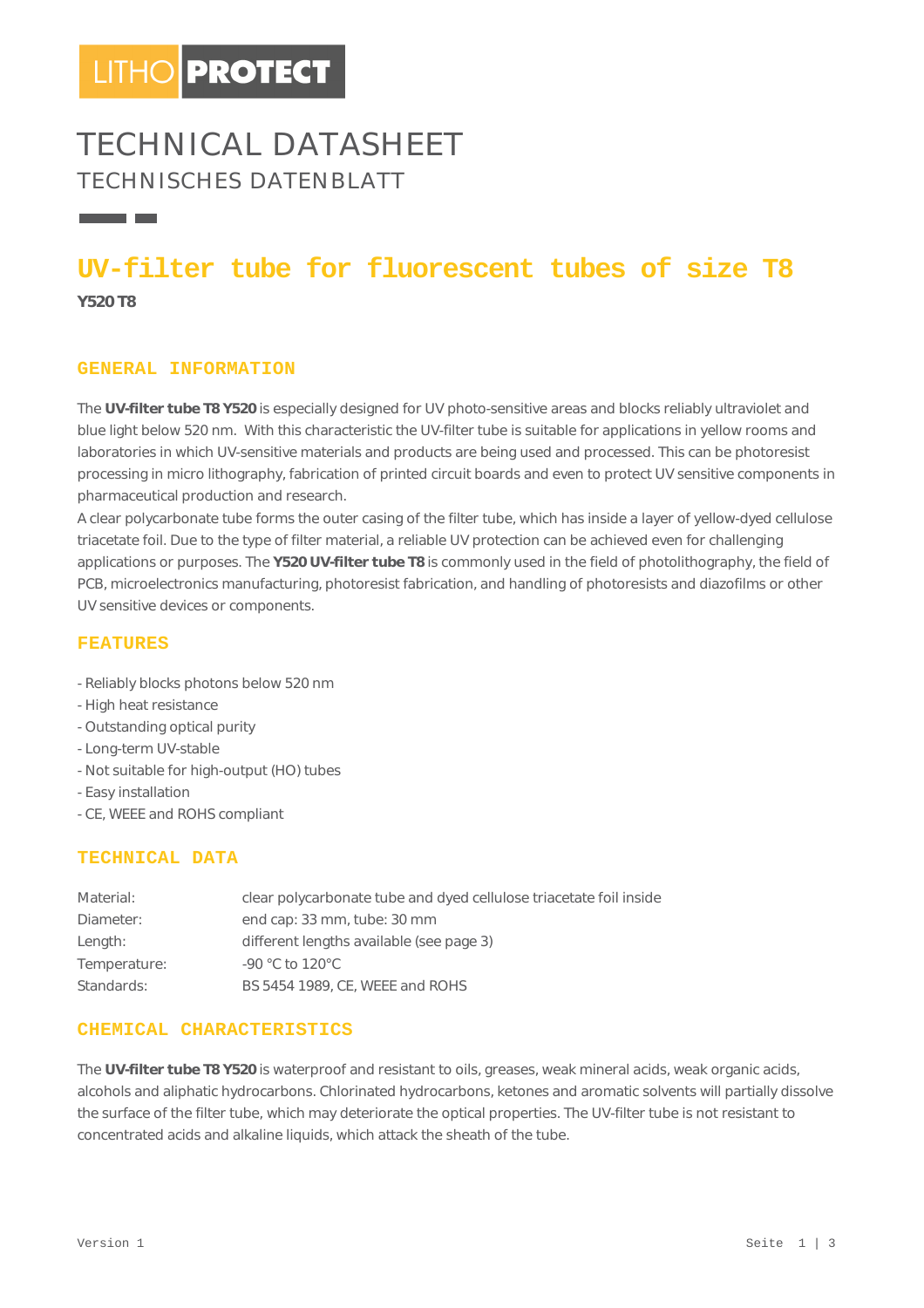# **TECHNICAL DATASHEET CAL TECHNISCHES DATENBLATT ISCHES**

## **OPTICAL TRANSMISSION**

and the con-

The transmission characteristics of the T8 Y520 are especially designed to the high quality requirements in "yellow The transmission characteristics of the T8 Y520 are especially designed to the high quality requirements in "yellow<br>rooms" (photo lithography during manufacturing of electronic devices). The graph shown below is semi-logar At 450 nm the transmission is approx. 0.0001 %, which means that the transmission has been blocked to the At 450 nm the transmission is approx. 0.0001 %, which means that the transmission has been blocked to the<br>millionth part of incident light. If you want to compare this tube with other UV-filter tubes, please ask for a semi logarithmic illustration. If you check the linear plot (right hand side), you will see nothing than zero entries, because<br>you cannot distinguish 0.1 and 0.0001% in such a kind of plot! you cannot distinguish 0.1 and 0.0001% in such a kind of plot!



The transmission spectrum is not to be understood as a specification, but as an exemplary measurement on a lot.

### **FIRE BEHAVIOR**

The **UV-filter tube T8 Y520** is self-extinguishing.

#### **INSTALLATION**

The UV-filter tube T8 Y520 is self-extinguishing.<br>**INSTALLATION**<br>With the UV-filter tube T8 Y520 it is possible to get a UV-free light source from a standard T8 fluorescent tube. Remove both end caps from the filter tube and insert your T8 fluorescent bulb with a G13 socket into the filter tube. Subsequently close both sides of the UV filter tube light-proof with the included end caps. After the installation Subsequently close both sides of the UV filter tube light-proof with the included end caps. After the installation<br>please check if the end caps seal the G13 socket properly, thus the UV filter tube can fulfill its specific